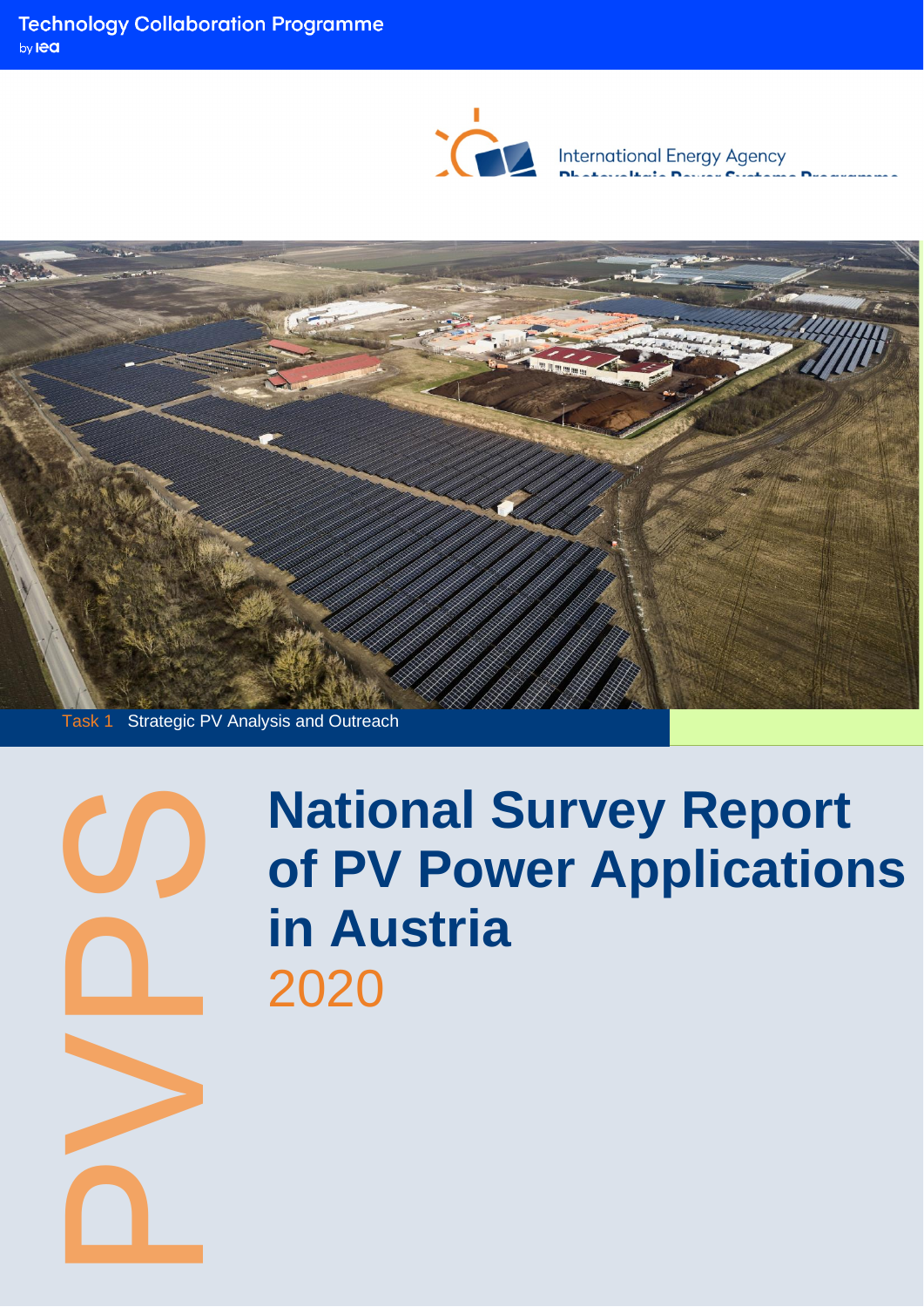

# **What is IEA PVPS TCP?**

The International Energy Agency (IEA), founded in 1974, is an autonomous body within the framework of the Organization for Economic Cooperation and Development (OECD). The Technology Collaboration Programme (TCP) was created with a belief that the future of energy security and sustainability starts with global collaboration. The programme is made up of 6.000 experts across government, academia, and industry dedicated to advancing common research and the application of specific energy technologies.

The IEA Photovoltaic Power Systems Programme (IEA PVPS) is one of the TCP's within the IEA and was established in 1993. The mission of the programme is to "enhance the international collaborative efforts which facilitate the role of photovoltaic solar energy as a cornerstone in the transition to sustainable energy systems." In order to achieve this, the Programme's participants have undertaken a variety of joint research projects in PV power systems applications. The overall programme is headed by an Executive Committee, comprised of one delegate from each country or organisation member, which designates distinct 'Tasks,' that may be research projects or activity areas.

The IEA PVPS participating countries are Australia, Austria, Belgium, Canada, Chile, China, Denmark, Finland, France, Germany, Israel, Italy, Japan, Korea, Malaysia, Mexico, Morocco, the Netherlands, Norway, Portugal, South Africa, Spain, Sweden, Switzerland, Thailand, Turkey, and the United States of America. The European Commission, Solar Power Europe, the Smart Electric Power Alliance (SEPA), the Solar Energy Industries Association and the Cop- per Alliance are also members.

**Visit us at: [www.iea-pvps.org](http://www.iea-pvps.org/)**

## **What is IEA PVPS Task 1?**

The objective of Task 1 of the IEA Photovoltaic Power Systems Programme is to promote and facilitate the exchange and dissemination of information on the technical, economic, environmental and social aspects of PV power systems. Task 1 activities support the broader PVPS objectives: to contribute to cost reduction of PV power applications, to increase awareness of the potential and value of PV power systems, to foster the removal of both technical and non-technical barriers and to enhance technology co-operation. An important deliverable of Task 1 is the annual "Trends in photovoltaic applications" report. In parallel, National Survey Reports are produced annually by each Task 1 participant. This document is the country National Survey Report for the year 2019. Information from this document will be used as input to the annual Trends in photovoltaic applications report.

#### **Authors**

- ➢ **Main Content:** Hubert Fechner, Austrian Photovoltaic Technology platform
- ➢ **Data:** Innovative Energietechnologien in Österreich: Marktentwicklung 2020, Austrian Federal ministry for climate action, environment, energy, mobility, innovation and technology 2021
- ➢ **Analysis:** P. Biermayr, C. Dißauer, M. Eberl, Enigl, H. Fechner, B. Fürnsinn, M. Jaksch-Fliegenschnee, K. Leonhartsberger, S. Moidl, E. Prem, C. Schmidl, C. Strasser, W. Weiss, M. Wittmann, P. Wonisch, E. Wopienka

#### **DISCLAIMER**

The IEA PVPS TCP is organised under the auspices of the International Energy Agency (IEA) but is functionally and legally autonomous. Views, findings and publications of the IEA PVPS TCP do not necessarily represent the views or policies of the IEA Secretariat or its individual member countries

#### **COVER PICTURE**

Wien Energie/Johannes Zinner, 11,45 MW Agricultural-PV System on a 125.000 m<sup>2</sup> former gravel landfill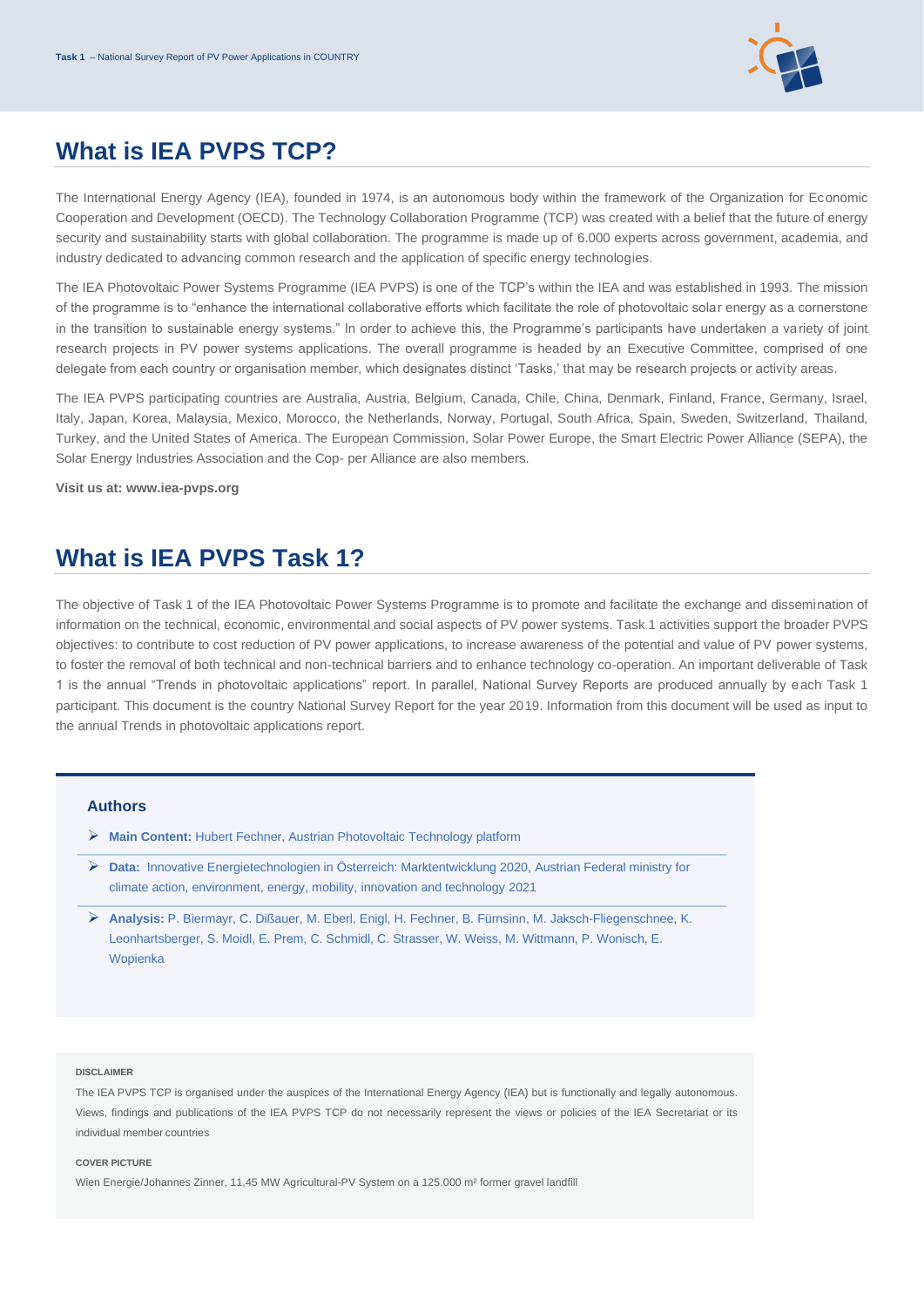

# **TABLE OF CONTENTS**

|                |     | ler! Textmarke nicht definiert. |  |
|----------------|-----|---------------------------------|--|
| 1              |     |                                 |  |
|                | 1.1 |                                 |  |
|                | 1.2 |                                 |  |
|                | 1.3 |                                 |  |
| $\overline{2}$ |     |                                 |  |
|                | 2.1 |                                 |  |
|                | 2.2 |                                 |  |
|                | 2.3 |                                 |  |
|                | 2.4 |                                 |  |
| 3              |     |                                 |  |
|                | 3.1 |                                 |  |
|                | 3.2 |                                 |  |
|                | 3.3 |                                 |  |
|                | 3.4 |                                 |  |
|                | 3.5 |                                 |  |
| 4              |     |                                 |  |
| 5              |     |                                 |  |
|                | 5.1 |                                 |  |
|                | 5.2 |                                 |  |
|                | 5.3 |                                 |  |
| 6              |     |                                 |  |
|                | 6.1 |                                 |  |
|                | 6.2 |                                 |  |
| 7              |     |                                 |  |
|                | 7.1 |                                 |  |
|                | 7.2 |                                 |  |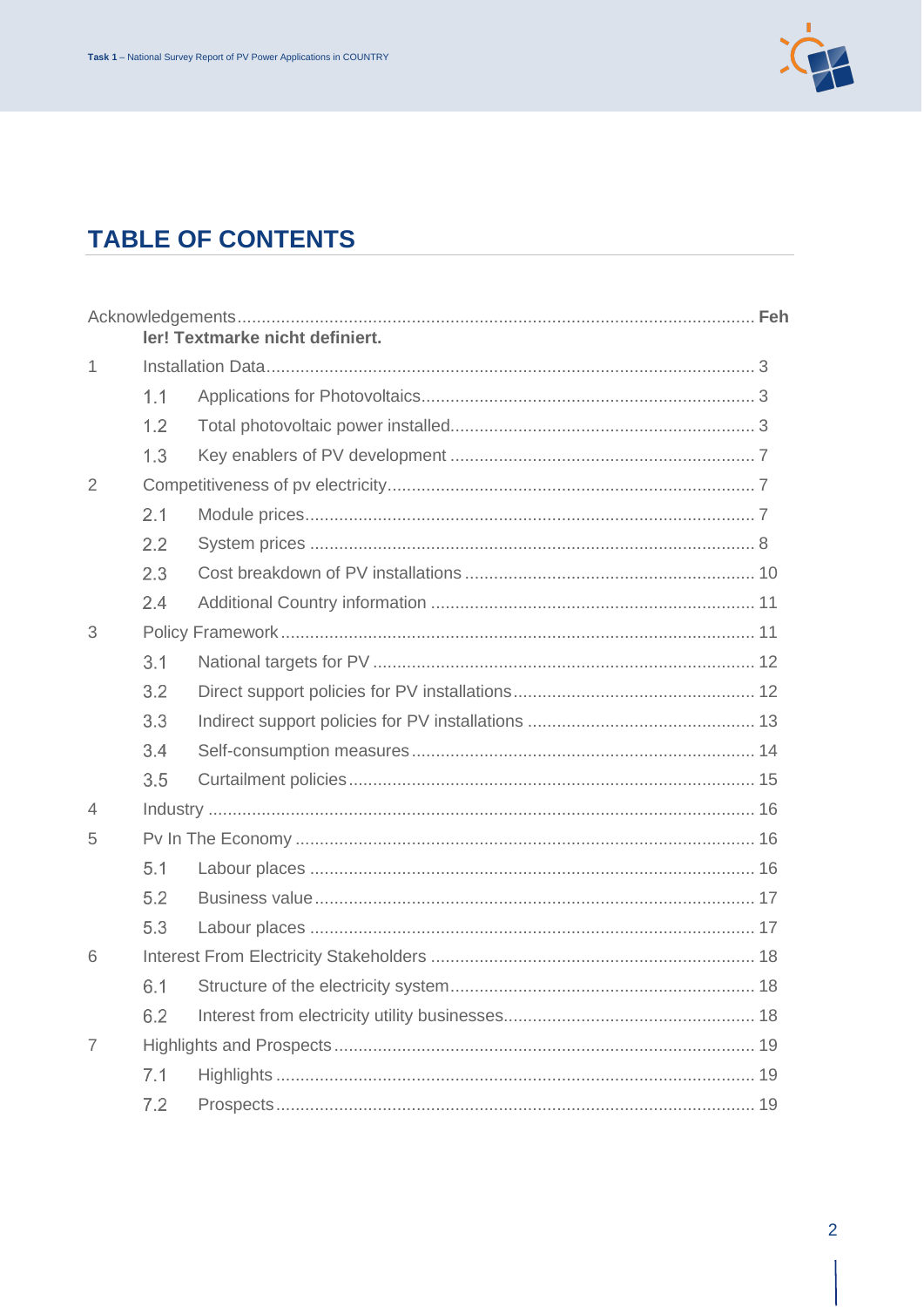

# <span id="page-3-0"></span>**1 INSTALLATION DATA**

The PV power systems market is defined as the market of all nationally installed (terrestrial) PV applications with a PV capacity of 40 W or more. A PV system consists of modules, inverters, batteries and all installation and control components for modules, inverters and batteries. Other applications such as small mobile devices are not considered in this report.

For the purposes of this report, PV installations are included in the 2020 statistics if the PV modules were installed and connected to the grid between 1 January and 31 December 2020, although commissioning may have taken place at a later date.

#### <span id="page-3-1"></span>**1.1 Applications for Photovoltaics**

The Austrian PV market is highly dominated by roof top installations. More than 90% are roof top, a few percentages are building integrated (BIPV facade and roof) and only some percent are ground mounted PV systems. Only in the last year (2020) the first larger ground mounted PV-systems larger than 10 MW were installed, mainly by utilities. Other applications are in an infant state, a first Agri-PV installation - vertical with bifacial modules and some larger carport solutions are demonstrated so far. However, the federal ministry and local governments are more and more promoting alternative applications, always with the feature of being integrated into the- already existing or planned - built environment. Currently, mainly due to the new national target to increase the PV installations by 11 GW until 2030, there is a high dynamic on all pv markets visible, dominated by a wide public discussion about the acceptance of large ground mounted PV systems.

## <span id="page-3-2"></span>**Total photovoltaic power installed**

Data acquisition is done by a project of a group of academic stakeholders on behalf of the Austrian ministry of climate action, environment, energy, mobility, innovation and technology. This national survey is dedicated to the technologies of PV, wind, solarthermal, heat pumps and bioenergy and is done on an annual basis since the year 1992.

The survey is based on data from the various national and regional funding agencies and the green electricity processing agency (ÖMAG) as well as on surveys among planners, producers and installers. The market figures are also coordinated with the surveys of the regulatory authority.

Centralized PV: any PV installation which only injects electricity and is not associated with a consumer (no self-consumption)

Decentralized PV: any PV installation which is embedded into a customer's premises (self-consumption)

|                    |               | Installed PV capacity in 2020 [MW] | <b>AC or DC</b> |
|--------------------|---------------|------------------------------------|-----------------|
|                    | Off-grid      | 0,5                                | DC              |
| <b>PV capacity</b> | Decentralized | 336                                | DC              |
|                    | Centralized   | 4,3                                | DC              |
|                    | <b>Total</b>  | 340,8                              | DC              |

#### **Table 1: Annual PV power installed during calendar year 2020**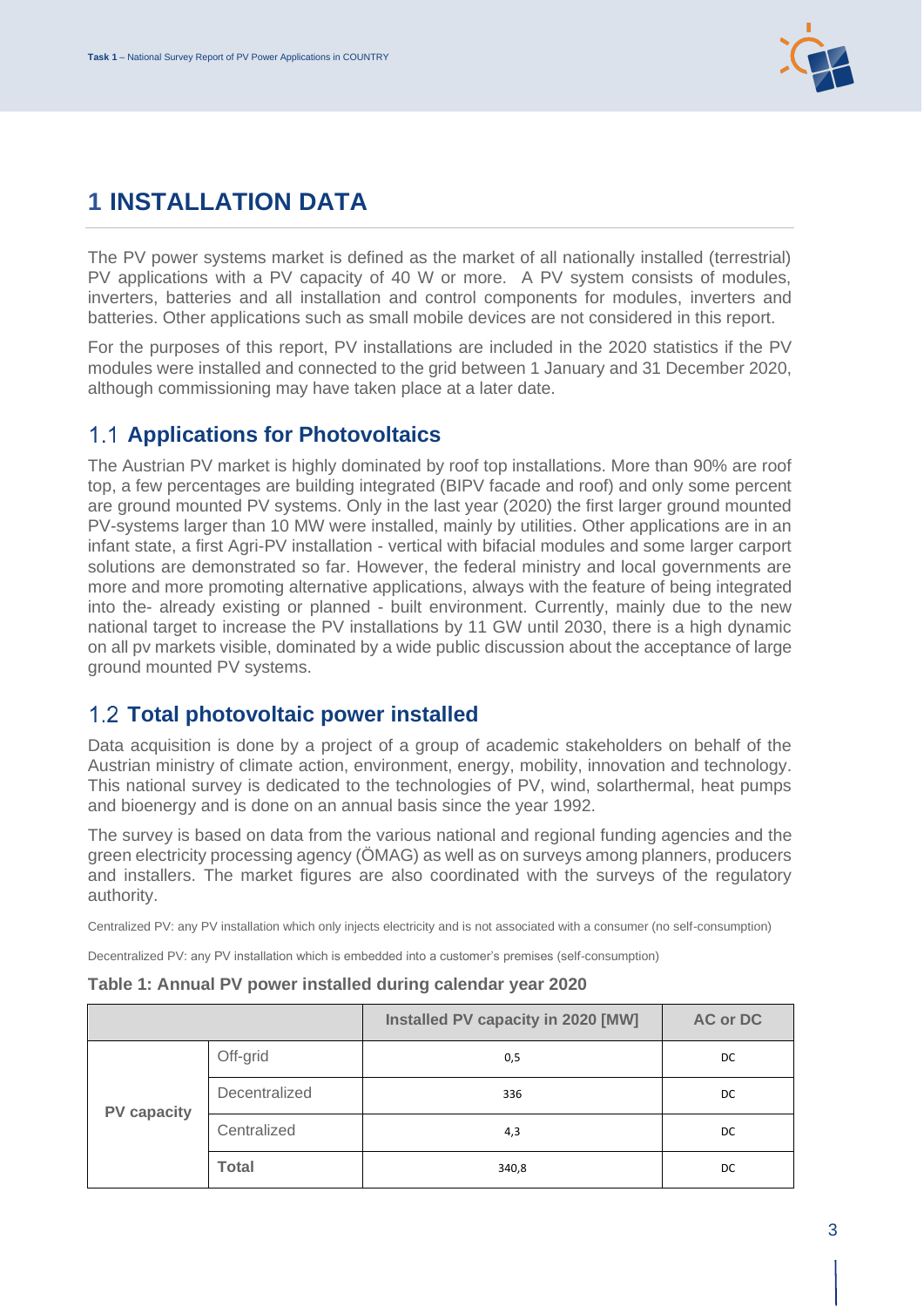

## **Table 2: PV power installed during calendar year 2020**

|                    |                   |                    | <b>Installed PV</b><br>capacity [MW] | <b>Installed PV</b><br>capacity [MW] | <b>AC or DC</b> |
|--------------------|-------------------|--------------------|--------------------------------------|--------------------------------------|-----------------|
| Grid-<br>connected | <b>BAPV</b>       | <b>Residential</b> |                                      | n.a.                                 | DC              |
|                    |                   | Commercial         | 326,7                                | n.a.                                 | DC              |
|                    |                   | Industrial         |                                      | n.a.                                 | DC              |
|                    | <b>BIPV</b>       | Residential        |                                      | n.a.                                 | <b>DC</b>       |
|                    |                   | Commercial         | 9,2                                  | n.a.                                 | DC              |
|                    |                   | Industrial         |                                      | n.a.                                 | <b>DC</b>       |
|                    | Utility-<br>scale | Ground-mounted     | 4,4                                  | 4,4                                  | DC              |
|                    |                   | Floating           |                                      | 0                                    | DC              |
|                    |                   | Agricultural       |                                      | 0                                    | DC              |
| Off-grid           |                   | Residential        |                                      | n.a.                                 | DC              |
|                    |                   | Other              | 0,5                                  | n.a.                                 | <b>DC</b>       |
|                    |                   | Hybrid systems     |                                      | n.a.                                 | DC              |
| <b>Total</b>       |                   |                    | 340,8                                |                                      | $DC$            |

#### **Table 3: Data collection process**

| Is the collection process<br>done by an official body or a<br>private<br>company/Association? | University AS Technikum Vienna, TU Vienna                                                                                                                                                                                                                                                                          |
|-----------------------------------------------------------------------------------------------|--------------------------------------------------------------------------------------------------------------------------------------------------------------------------------------------------------------------------------------------------------------------------------------------------------------------|
| Link to official statistics (if<br>this exists)                                               | https://nachhaltigwirtschaften.at/resources/iea_pdf/marktentwicklung-<br>2020 web.pdf                                                                                                                                                                                                                              |
|                                                                                               | The survey was carried out by evaluating all national and regional<br>funding agencies via a survey of planners and installers; Furthermore,<br>a comparison was made with the figures from the regulator (E-<br>Control), which determines these from the annual statutory reports<br>from the network operators. |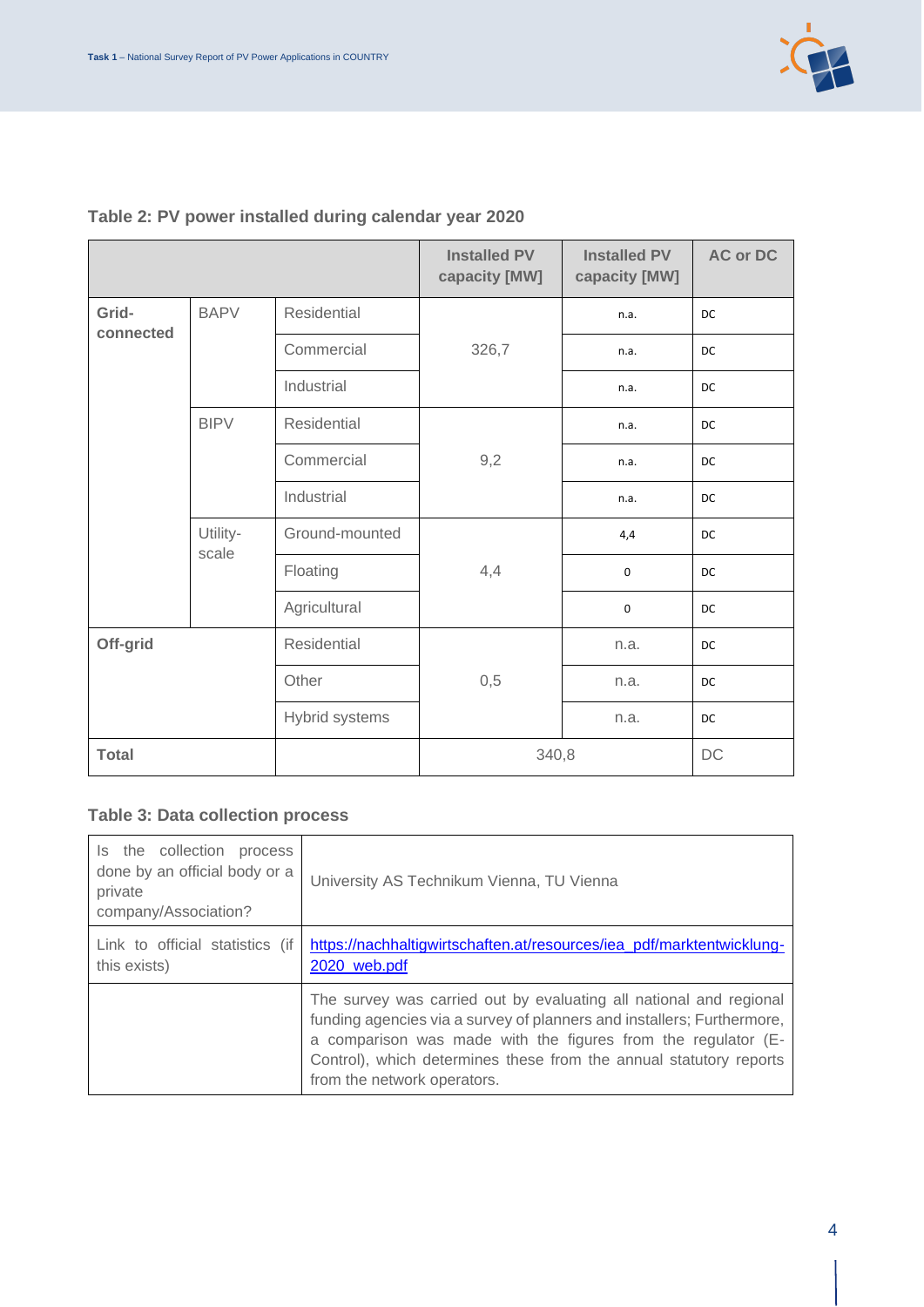

| Year | Off-grid [MW] | <b>Grid-connected</b><br>distributed [MW]<br>(BAPV, BIPV) | <b>Grid-connected</b><br>centralized [MW]<br>(Ground, floating,<br>agricultural) | <b>Total [MW]</b> |
|------|---------------|-----------------------------------------------------------|----------------------------------------------------------------------------------|-------------------|
| 1992 | 0,338         | 0,187                                                     | $\pmb{0}$                                                                        | 0,525             |
| 1993 | 0,423         | 0,346                                                     | $\mathsf{O}\xspace$                                                              | 0,769             |
| 1994 | 0,59          | 0,453                                                     | $\pmb{0}$                                                                        | 1,043             |
| 1995 | 0,755         | 0,586                                                     | $\pmb{0}$                                                                        | 1,341             |
| 1996 | 0,888         | 0,831                                                     | $\mathsf{O}\xspace$                                                              | 1,719             |
| 1997 | 0,992         | 1,196                                                     | 0                                                                                | 2,188             |
| 1998 | 1,193         | 1,648                                                     | $\mathsf{O}\xspace$                                                              | 2,841             |
| 1999 | 1,393         | 2,189                                                     | $\pmb{0}$                                                                        | 3,582             |
| 2000 | 1,649         | 3,219                                                     | 0                                                                                | 4,868             |
| 2001 | 1,835         | 4,263                                                     | $\mathsf{O}\xspace$                                                              | 6,098             |
| 2002 | 1,962         | 8,357                                                     | $\mathsf{O}\xspace$                                                              | 10,319            |
| 2003 | 2,131         | 14,66                                                     | $\mathsf{O}\xspace$                                                              | 16,791            |
| 2004 | 2,645         | 18,415                                                    | $\mathsf{O}\xspace$                                                              | 21,06             |
| 2005 | 2,895         | 21,126                                                    | $\mathsf{O}\xspace$                                                              | 24,021            |
| 2006 | 3,169         | 22,416                                                    | $\mathsf{O}\xspace$                                                              | 25,585            |
| 2007 | 3,224         | 24,477                                                    | $\pmb{0}$                                                                        | 27,701            |
| 2008 | 3,357         | 29,03                                                     | 0                                                                                | 32,387            |
| 2009 | 3,605         | 48,991                                                    | $\mathsf{O}\xspace$                                                              | 52,596            |
| 2010 | 3,812         | 91,686                                                    | $\pmb{0}$                                                                        | 95,498            |
| 2011 | 4,502         | 182,67                                                    | $\pmb{0}$                                                                        | 187,172           |
| 2012 | 4,722         | 358,163                                                   | $\mathsf{O}\xspace$                                                              | 362,885           |
| 2013 | 5,19          | 620,784                                                   | $\pmb{0}$                                                                        | 625,974           |
| 2014 | 5,489         | 779,757                                                   | $\mathsf{O}\xspace$                                                              | 785,246           |
| 2015 | 5,535         | 931,563                                                   | $\mathsf{O}\xspace$                                                              | 937,098           |
| 2016 | 6,487         | 1089,529                                                  | $\mathsf{O}\xspace$                                                              | 1096,016          |
| 2017 | 6,963         | 1262,008                                                  | $\mathsf{O}\xspace$                                                              | 1268,971          |
| 2018 | 7,197         | 1439,935                                                  | 8                                                                                | 1455,132          |
| 2019 | 7,697         | 1676,296                                                  | 18,1                                                                             | 1702,093          |
| 2020 | 8,197         | 2030,337                                                  | 4,4                                                                              | 2042,934          |

#### **Table 4: The cumulative installed PV power in 4 sub-markets**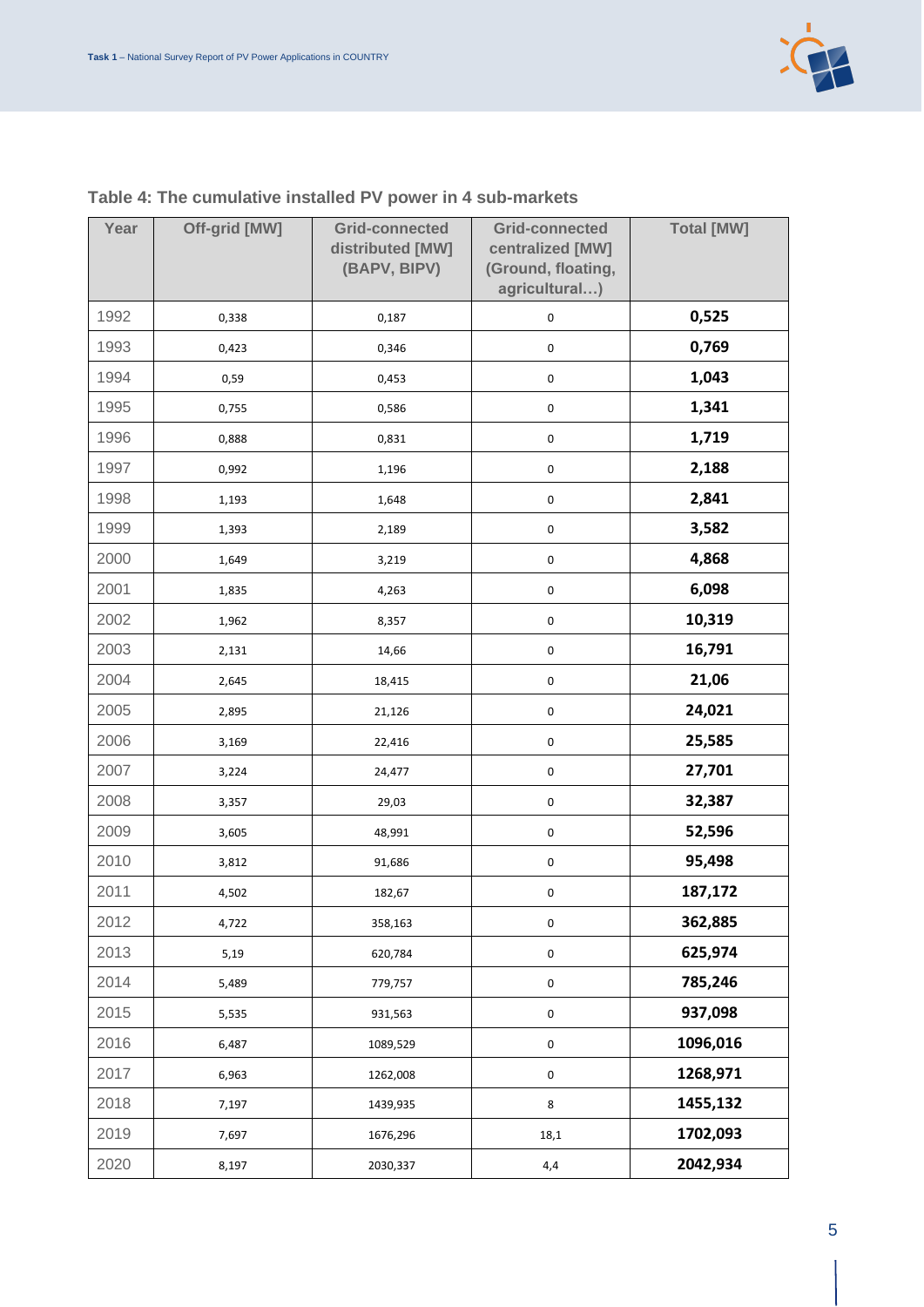

#### **Table 5: Other PV market information**

|                                                                          | 2020                                                                                        |
|--------------------------------------------------------------------------|---------------------------------------------------------------------------------------------|
| Number of PV systems in operation in your country                        | "138.715 (end of 2019,<br>official data from regulator) - 160.000 by end<br>of 2020 (est.)" |
| Decommissioned PV systems during the year [MW]                           | n.a.                                                                                        |
| Repowered PV systems during the year [MW]                                |                                                                                             |
| Total capacity connected to the low voltage<br>distribution grid [MW]    |                                                                                             |
| Total capacity connected to the medium voltage<br>distribution grid [MW] |                                                                                             |
| Total capacity connected to the high voltage<br>transmission grid [MW]   |                                                                                             |

## **Table 6: PV power and the broader national energy market**

|                                                                                                 | 2019   | 2020   |
|-------------------------------------------------------------------------------------------------|--------|--------|
| Total power generation capacities [MW]                                                          | 26.166 | 26.153 |
| Out of that Hydro                                                                               | 14.599 | 14.640 |
| Thermal power                                                                                   | 6.743  | 6.372  |
| Total electricity demand [TWh]                                                                  | 74.318 | 72.866 |
| Total energy demand (PJ]                                                                        | 1.139  | 1.052  |
| New power generation capacities installed [GW]                                                  |        | 0,35   |
| New renewable power generation capacities (including<br>hydropower) [GW]                        | ۰      | 0,35   |
| Estimated total PV electricity production (including self-<br>consumed PV electricity) in [GWh] | 1.785  | 2.100  |
| Total PV electricity production as a % of total electricity<br>consumption                      | 2,4    | 2,8    |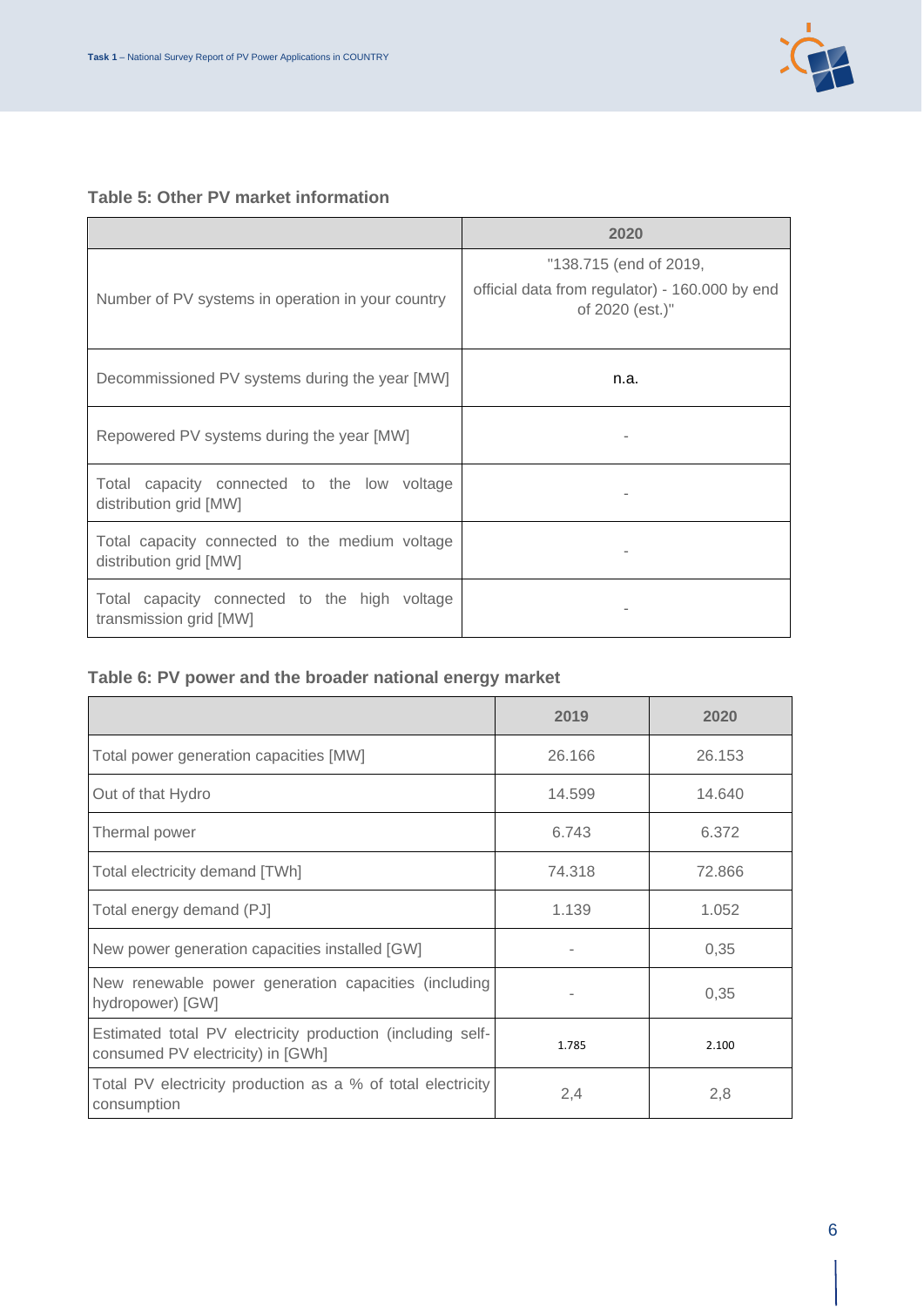

## <span id="page-7-0"></span>1.3 Key enablers of PV development

**Table 7: Information on key enablers**

|                                     | <b>Description</b> | <b>Annual Volume</b> | <b>Total Volume</b> | <b>Source</b>                                                                      |
|-------------------------------------|--------------------|----------------------|---------------------|------------------------------------------------------------------------------------|
| Decentralized<br>storage systems    |                    | > 5.000 systems      | n.a.                | expert guess                                                                       |
| Residential Heat<br>Pumps [#]       |                    | 31.721               | 350.000             | Survey by Enfoss-<br>comapny on behalf<br>of the ministry of<br>climate protection |
| Electric cars [#]                   |                    | 14.984               | 44.507              | Statistic Austria                                                                  |
| Electric<br>buses<br>and trucks [#] |                    | n.a.                 | n.a.                |                                                                                    |

# <span id="page-7-1"></span>**2 COMPETITIVENESS OF PV ELECTRICITY**

## <span id="page-7-2"></span>**Module prices**

**Table 8: Typical module prices for a number of years**

| Year | Lowest price of a<br>standard module<br>crystalline silicon<br>[€/W] | Highest price of a<br>standard module<br>crystalline silicon | <b>Typical price of a</b><br>standard module<br>crystalline silicon<br>[€/W] |
|------|----------------------------------------------------------------------|--------------------------------------------------------------|------------------------------------------------------------------------------|
| 2011 | 1350                                                                 |                                                              | 1446                                                                         |
| 2012 | 810                                                                  |                                                              | 943                                                                          |
| 2013 | 650                                                                  |                                                              | 746                                                                          |
| 2014 | 600                                                                  |                                                              | 671                                                                          |
| 2015 | 570                                                                  |                                                              | 600                                                                          |
| 2016 | 510                                                                  |                                                              | 610                                                                          |
| 2017 | 480                                                                  |                                                              | 508                                                                          |
| 2018 | 440                                                                  |                                                              | 466                                                                          |
| 2019 | 420                                                                  |                                                              | 447                                                                          |
| 2020 | 378                                                                  |                                                              | 378                                                                          |

7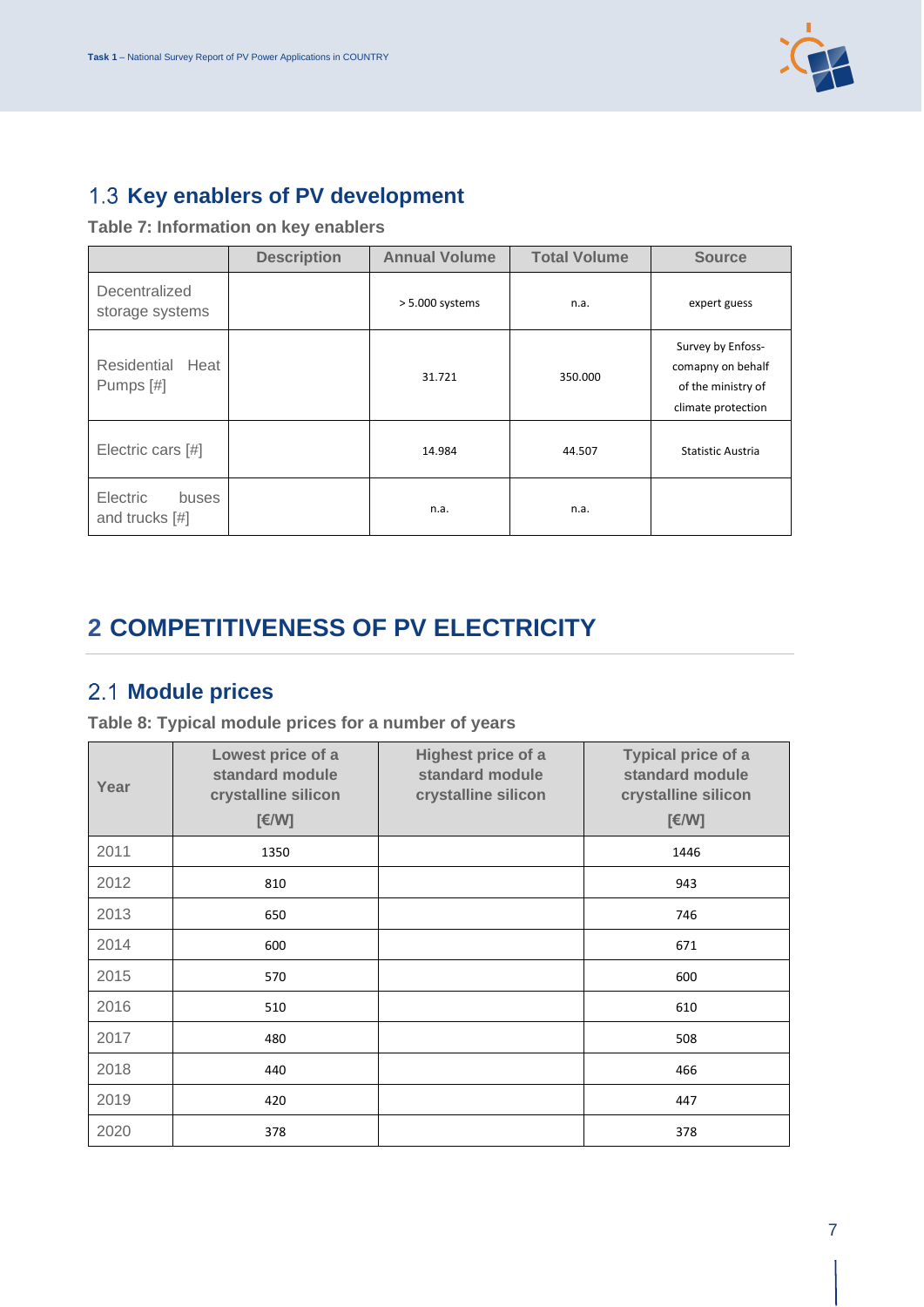

Prices for modules produced in Austria - for modules from abroad the typical price was 269€/kWp (range: 100-400)

# <span id="page-8-0"></span>2.2 **System prices**

| <b>Category/Size</b>                             | <b>Typical applications and brief details</b>                                                                                                                                                                                            | <b>Current</b><br>prices [€/W]      |
|--------------------------------------------------|------------------------------------------------------------------------------------------------------------------------------------------------------------------------------------------------------------------------------------------|-------------------------------------|
| Off-grid<br>$1-5$ kW                             | A stand-alone PV system is a system that is installed to<br>generate electricity to a device or a household that is not<br>connected to the public grid.                                                                                 | n.a.                                |
| <b>Residential BAPV</b><br>5-10 kW               | Grid-connected, roof-mounted, distributed PV systems<br>installed to produce electricity to grid-connected<br>households. Typically roof-mounted systems on villas and<br>single-family homes.                                           | 1,506<br>(for a<br>5kWp system)     |
| <b>Residential BIPV</b><br>5-10 kW               | Grid-connected, building integrated, distributed<br><b>PV</b><br>systems installed to produce electricity to grid-connected<br>households. Typically, on villas and single-family homes.                                                 | n.a.                                |
| Small<br>commercial<br><b>BAPV</b><br>10-100 kW  | Grid-connected, roof-mounted, distributed PV systems<br>installed to produce electricity to grid-connected<br>commercial buildings, such as public buildings, multi-<br>family houses, agriculture barns, grocery stores etc.            | 1,192<br>(for<br>a<br>10kWp System) |
| Small<br>commercial<br><b>BIPV</b><br>10-100 kW  | Grid-connected, building integrated, distributed PV<br>systems installed to produce electricity to grid-connected<br>commercial buildings, such as public buildings, multi-<br>family houses, agriculture barns, grocery stores etc.     | n.a.                                |
| Large<br>commercial<br><b>BAPV</b><br>100-250 kW | Grid-connected, roof-mounted, distributed PV systems<br>installed to produce electricity to grid-connected large<br>commercial buildings, such as public buildings, multi-<br>family houses, agriculture barns, grocery stores etc.      | $0,9$ (est.)                        |
| Large<br>commercial<br><b>BIPV</b><br>100-250 kW | Grid-connected, building integrated, distributed<br>PV.<br>systems installed to produce electricity to grid-connected<br>commercial buildings, such as public buildings, multi-<br>family houses, agriculture barns, grocery stores etc. | n.a.                                |
| <b>Industrial BAPV</b><br>>250 kW                | Grid-connected, roof-mounted, distributed PV systems<br>installed to produce electricity to grid-connected industrial<br>buildings, warehouses, etc.                                                                                     | $0,8$ (est.)                        |
| Small centralized PV<br>1-20 MW                  | Grid-connected, ground-mounted, centralized PV systems<br>that work as central power station. The electricity                                                                                                                            | $0,7$ (est.)                        |

**Table 9: Turnkey PV system prices of different typical PV systems**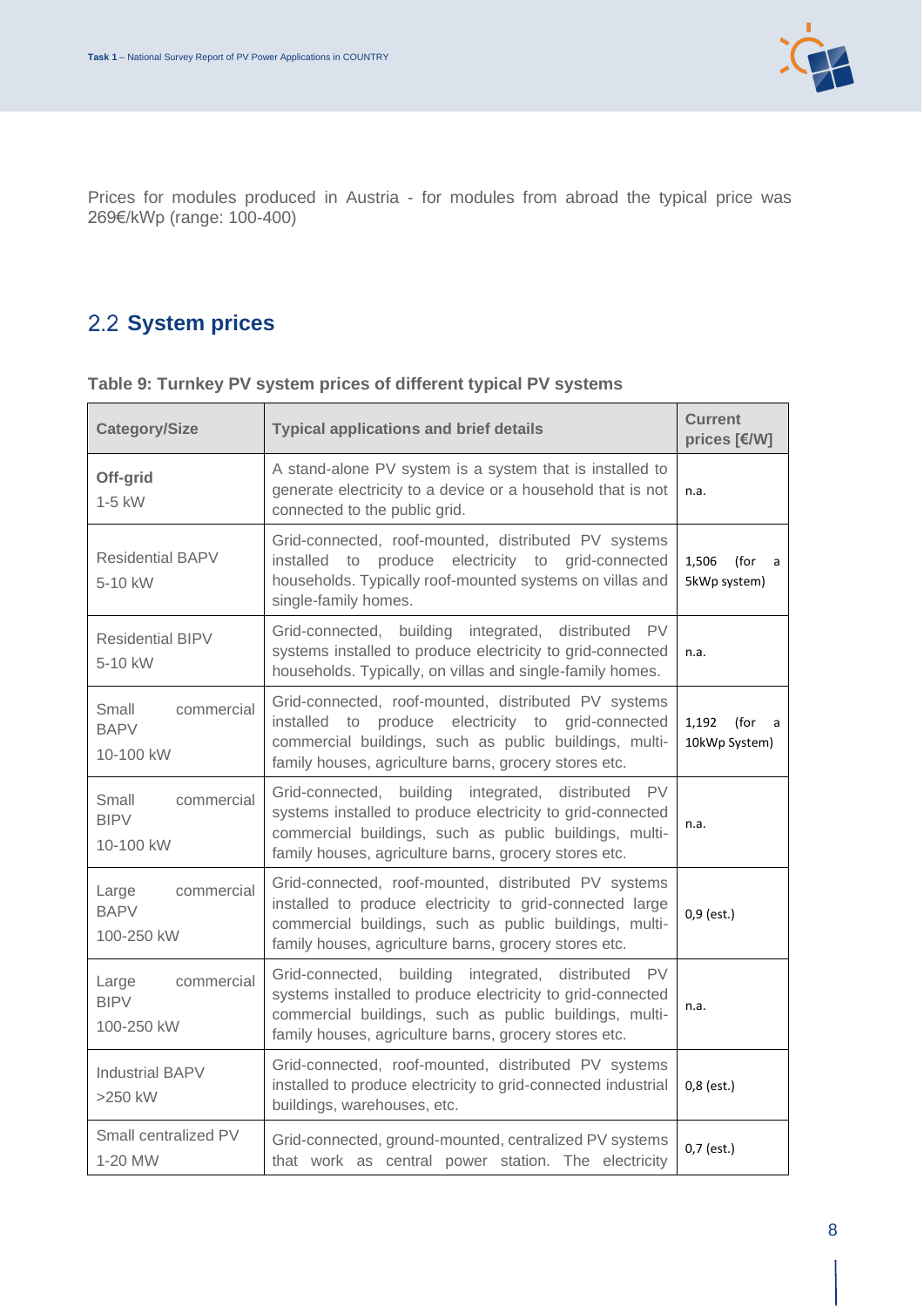

|                                  | generated in this type of facility is not tied to a specific<br>customer and the purpose is to produce electricity for sale.                                                                                                                  |      |
|----------------------------------|-----------------------------------------------------------------------------------------------------------------------------------------------------------------------------------------------------------------------------------------------|------|
| Large centralized PV<br>$>20$ MW | Grid-connected, ground-mounted, centralized PV systems<br>that work as central power station. The electricity<br>generated in this type of facility is not tied to a specific<br>customer and the purpose is to produce electricity for sale. | n.a. |

#### **Table 10: National trends in system prices for different applications**

| Year | <b>Residential</b><br><b>BAPV</b>                                                | <b>Small commercial</b><br><b>BAPV</b>                                             | Large commercial<br><b>BAPV</b>                                                      | <b>Small centralized</b><br><b>PV</b>                                                |
|------|----------------------------------------------------------------------------------|------------------------------------------------------------------------------------|--------------------------------------------------------------------------------------|--------------------------------------------------------------------------------------|
|      | Grid-connected,<br>roof-mounted,<br>distributed PV<br>system<br>5-10 kW<br>[€/W] | Grid-connected,<br>roof-mounted,<br>distributed PV<br>systems<br>10-100 kW<br>E(W) | Grid-connected,<br>roof-mounted,<br>distributed PV<br>systems<br>100-250 kW<br>[€/W] | Grid-connected,<br>ground-mounted,<br>centralized PV<br>systems<br>10-20 MW<br>[€/W] |
| 2010 | 3680                                                                             | n.a.                                                                               | n.a.                                                                                 | n.a.                                                                                 |
| 2011 | 2970                                                                             | n.a.                                                                               | n.a.                                                                                 | n.a.                                                                                 |
| 2012 | 2216                                                                             | n.a.                                                                               | n.a.                                                                                 | n.a.                                                                                 |
| 2013 | 1943                                                                             | n.a.                                                                               | n.a.                                                                                 | n.a.                                                                                 |
| 2014 | 1752                                                                             | n.a.                                                                               | n.a.                                                                                 | n.a.                                                                                 |
| 2015 | 1658                                                                             | n.a.                                                                               | n.a.                                                                                 | n.a.                                                                                 |
| 2016 | 1645                                                                             | n.a.                                                                               | n.a.                                                                                 | n.a.                                                                                 |
| 2017 | 1621                                                                             | n.a.                                                                               | n.a.                                                                                 | n.a.                                                                                 |
| 2018 | 1567                                                                             | 1,27 (for 10 kWp)                                                                  | $0,9$ (est.)                                                                         | n.a.                                                                                 |
| 2019 | 1560                                                                             | 1,19 (for 10kWp)                                                                   | $0,8$ (est.)                                                                         | n.a.                                                                                 |
| 2020 | 1506                                                                             | 1,19 (for 10kWp)                                                                   | $0,7-1$ (est.)                                                                       | n.a.                                                                                 |

In the national PV market data there are analysis for 5 and 10kWp systems included. Therefore, in this table, first row represents prices for 5 kWp System, second for 10kWp. There is a significant difference between 10 and 100kWp Systems, which might be better correspond to the data in row 4.(large commercial) the larger they are.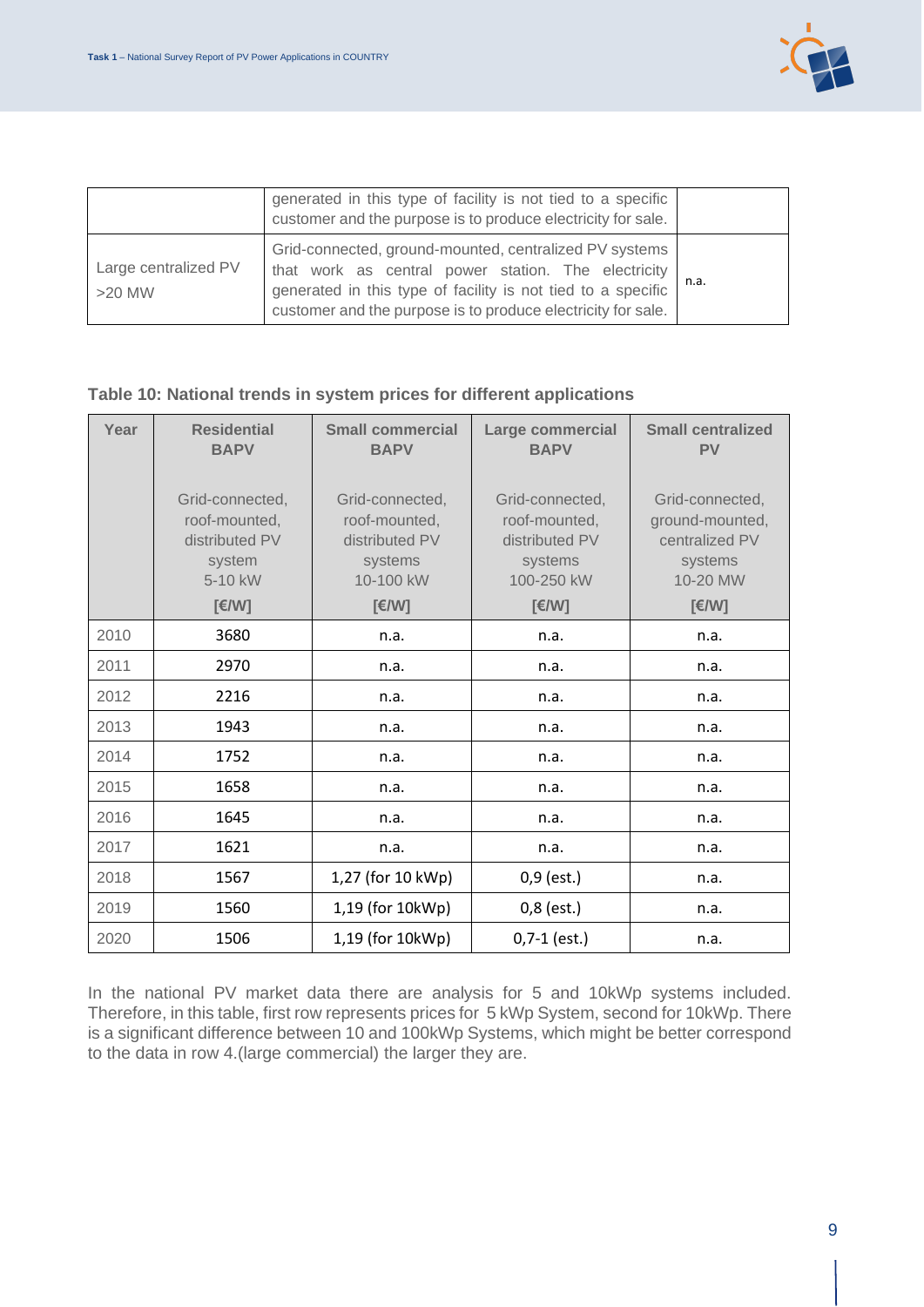

## <span id="page-10-0"></span>**Cost breakdown of PV installations**

The cost breakdown of a typical 5-10 kW roof-mounted, grid-connect, distributed PV system on a residential single-family house and a typical >10 MW Grid-connected, ground-mounted, centralized PV systems at the end of 2019 is presented i[n Table 11](#page-10-1) and **Fehler! Verweisquelle konnte nicht gefunden werden.**, respectively.

The cost structure presented is from the customer's point of view. I.e. it does not reflect the installer companies' overall costs and revenues. The "average" category in [Table 11](#page-10-1) and **Fehler! Verweisquelle konnte nicht gefunden werden.** represents the average cost for each cost category and is the average of the typical cost structure. The average cost is taking the whole system into account and summarizes the average end price to customer. The "low" and "high" categories are the lowest and highest cost that has been reported within each segment. These costs are individual posts, i.e. summarizing these costs do not give an accurate system price.

| <b>Cost category</b>                                                          | Average [€/W] | Low<br>[€/W]    | <b>High</b><br>[€/W] |
|-------------------------------------------------------------------------------|---------------|-----------------|----------------------|
|                                                                               |               | <b>Hardware</b> |                      |
| Module                                                                        | 0,483         | n.a.            | n.a.                 |
| Inverter                                                                      | 0,343         | n.a.            | n.a.                 |
| Mounting material                                                             | 0,3           | n.a.            | n.a.                 |
| electronics<br>Other<br>(cables, etc.)                                        | 0,1           | n.a.            | n.a.                 |
| <b>Subtotal Hardware</b>                                                      | 1,226         |                 |                      |
|                                                                               |               | Soft costs      |                      |
| Planning                                                                      | 0,08          | n.a.            | n.a.                 |
| Installation work                                                             | 0,1           | n.a.            | n.a.                 |
| Shipping and travel<br>expenses<br>to<br>customer                             | $\pmb{0}$     | n.a.            | n.a.                 |
| Permits<br>and<br>commissioning<br>(i.e.<br>cost for electrician,<br>$etc.$ ) | 0,05          | n.a.            | n.a.                 |
| Project margin                                                                | 0,05          | n.a.            | n.a.                 |
| <b>Subtotal Soft costs</b>                                                    | 0,28          |                 |                      |
| <b>Total</b><br>(excluding<br>VAT)                                            | 1,506         |                 |                      |
| Average VAT                                                                   | 0,2           |                 |                      |

<span id="page-10-1"></span>**Table 11: Cost breakdown for a grid-connected roof-mounted, distributed residential PV system of 5-10 kW**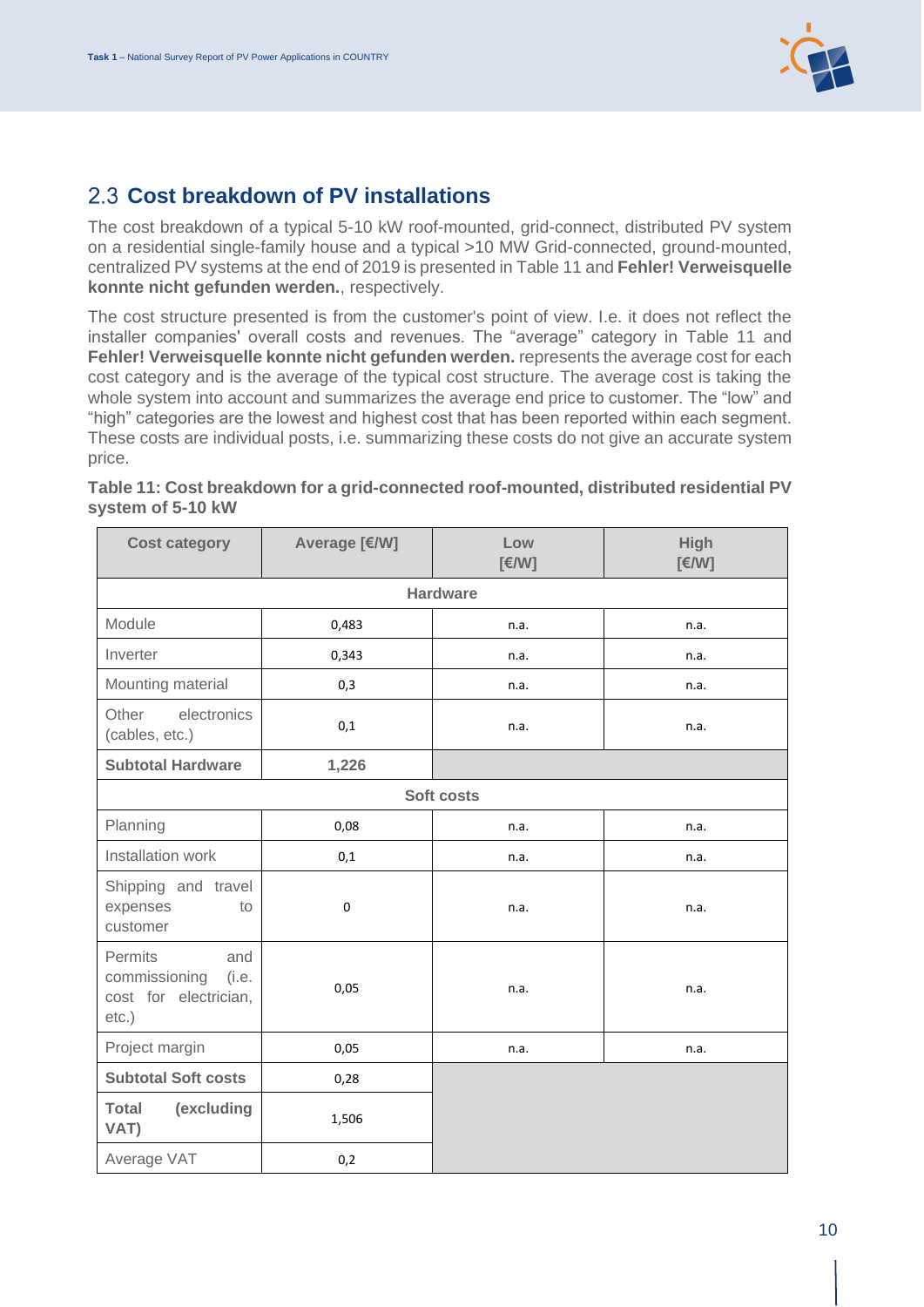

|--|

## <span id="page-11-0"></span>**Additional Country information**

**Table 12: Country information**

| Retail electricity prices for a household                         | 18-24 €Cent/kWh |
|-------------------------------------------------------------------|-----------------|
| Retail<br>electricity<br>prices<br>for<br>a<br>commercial company | 10-19 €Cent/kWh |
| Retail electricity prices for an industrial<br>company            | 10-13 €Cent/kWh |
| Population at the end of 2020                                     | 8,9 Mio.        |
| Country size [km <sup>2</sup> ]                                   | 84.000          |
| Average PV yield in [kWh/kW]                                      | 1050            |

# <span id="page-11-1"></span>**3 POLICY FRAMEWORK**

This chapter describes the support policies aiming directly or indirectly to drive the development of PV. Direct support policies have a direct influence on PV development by incentivizing or simplifying or defining adequate policies. Indirect support policies change the regulatory environment in a way that can push PV development.

**Table 13: Summary of PV support measures**

| Category                                                         | <b>Residential</b> |                          | Commercial +<br><b>Industrial</b> |                          | <b>Centralized</b> |            |
|------------------------------------------------------------------|--------------------|--------------------------|-----------------------------------|--------------------------|--------------------|------------|
| <b>Measures in 2019</b>                                          | On-going           | <b>New</b>               | On-going                          | <b>New</b>               | On-going           | <b>New</b> |
| Feed-in tariffs                                                  | yes                | yes                      | yes                               | $\overline{\phantom{a}}$ | yes                |            |
| Feed-in premium<br>(above market price)                          |                    |                          |                                   | $\overline{\phantom{0}}$ |                    |            |
| Capital subsidies                                                | yes                |                          | yes                               | $\overline{\phantom{a}}$ | yes                |            |
| Green certificates                                               |                    | $\overline{\phantom{0}}$ |                                   |                          |                    |            |
| Renewable portfolio<br>standards<br>with/without PV requirements |                    |                          |                                   |                          |                    |            |
| Income tax credits                                               |                    |                          |                                   |                          |                    |            |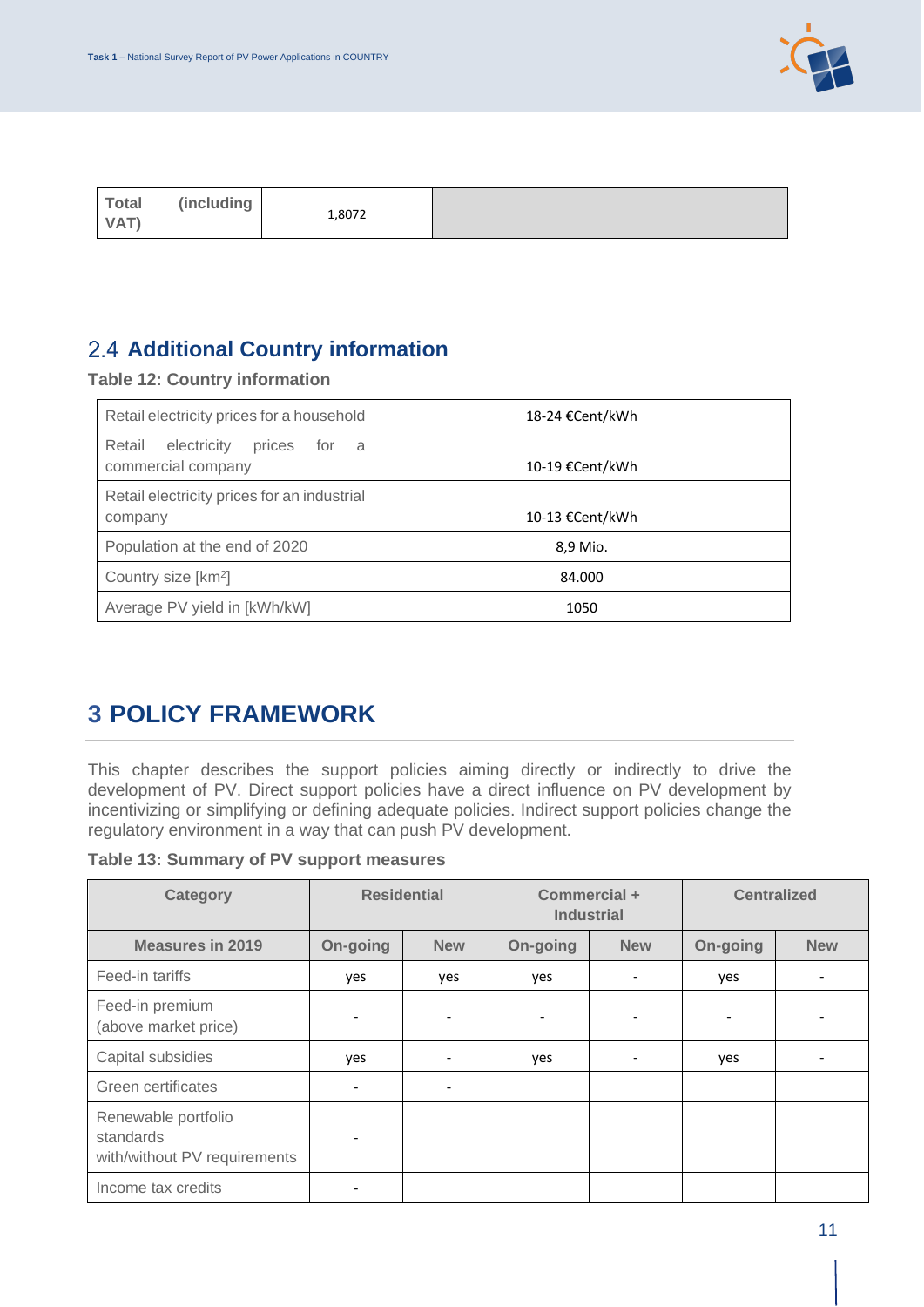

| Self-consumption                                                         |     |     |                          |     |  |
|--------------------------------------------------------------------------|-----|-----|--------------------------|-----|--|
| Net-metering                                                             |     |     |                          |     |  |
| Net-billing                                                              |     |     |                          |     |  |
| Collective<br>self-consumption<br>and virtual net-metering               | yes | yes |                          |     |  |
| Commercial bank activities<br>mortgages<br>green<br>e.g.<br>promoting PV |     |     |                          |     |  |
| Activities of electricity utility<br>businesses                          | yes | yes |                          | yes |  |
| Sustainable<br>building<br>requirements                                  | yes | yes | $\overline{\phantom{a}}$ |     |  |
| <b>BIPV</b> incentives                                                   | yes |     |                          |     |  |

### <span id="page-12-0"></span>**National targets for PV**

In 2020 a new law was designed, which enters into force finally in July 2021. It sees a PV target of additional 11 TWh coming from PV until 2030.

## <span id="page-12-1"></span>**Direct support policies for PV installations**

#### **3.2.1 Feed-In Tariffs**

The feed-in-tariff system is designed only for systems between 5 and 200 kWp; Feed-in Tariff is provided via the national green-electricity act; the "new RES" are supported by this act mainly via up to 13 years guaranteed feed-in tariffs; The feed-in-tariffs are stated by the federal Ministry for Economics and financed by a supplementary charge on the net-price and a fixed price purchase obligation for electricity traders. For 2020 the tariff was set with 7,67 €Cent/kWh for PV at buildings and no incentive for PV on open landscape; an additional 250 € subsidy per kWp (max. 30% of total invest cost) was offered.

Beside that, a federal investment support for systems up to 500 kWp, introduced in 2019 was available. The PV system is supported with up to € 250 per kWp, electricity storage with € 200 per kWh. There is also a new restriction on the maximum storage capacity that can be funded: Both PV and storage systems can be built larger, but a maximum of 500 kW for PV systems or 50 kWh for electricity storage are funded. Within this scheme, 24 million euros for the funding of PV systems (2019: 9 million euros) and a further 12 million euros for electricity storage (2019: 6 million euros) were available.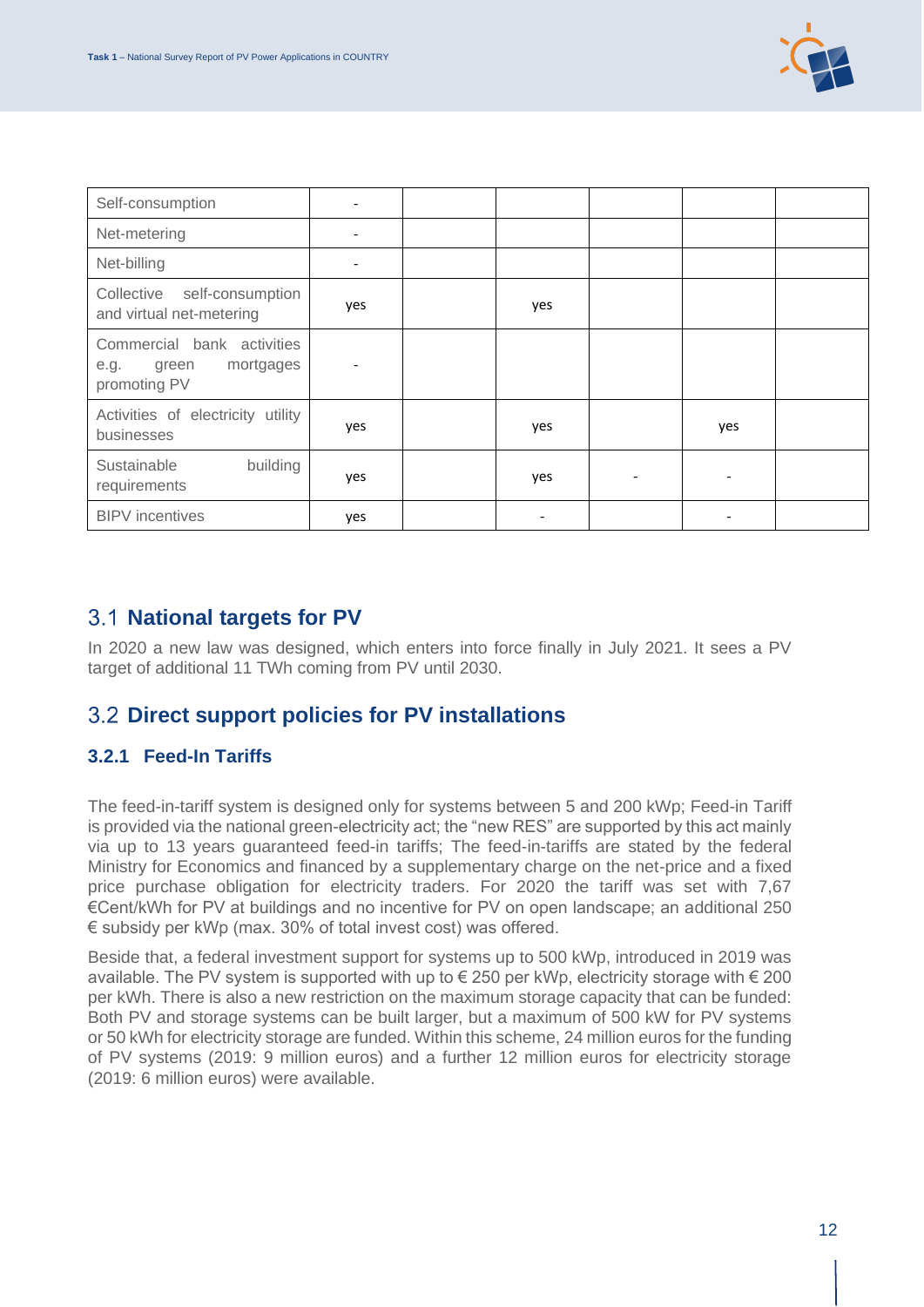

#### **3.2.2 Capital Subsidies**

About 6,2 MEUR were dedicated to PV investment support for small systems up to 5 kWp in 2020 by the Austrian "Climate and Energy Fund". This additional support scheme has existed since 2008 and is well co-ordinated with the feed-in scheme. With 250 EUR per kWp for rooftop systems and 350 EUR per kWp for building integrated systems, the support per kWp was slightly lower than in 2019. This support has led to about 5370 new PV systems with a total capacity of 31,4 MWp in 2020.

"For the sixth time, there was an additional offer for the agricultural sector – systems from 5 kWp to 50 kWp, owned by farmers, obtained a comparable incentive per kWp (275/375 EUR) as other private owners, which has led to approx. 22.7 MWp installed in 2020. Regions that participate in the Programme "Climate and Energy Pilot Regions" are eligible to receive funding for PV installations that are in special "public interest". In 2020, 265 PV installations were funded with 4.0 MEUR. In total, 8.7 MWp were submitted."

#### **3.2.3 BIPV development measures**

There is just a 100€ bonus for BIPV in the investment support scheme of the climate and energyfund scheme. Other measures to support BIPV can be found in the research sector with some projects on BIPV as well as some activities of the Austrian PV technology plattform (www.tppv.at) to support the development of BIPV.

#### **3.2.4 PV and Storage**

The concept of "Investment subsidies for photovoltaic systems and electricity storage 2020" supports the construction, expansion and combination of new or existing PV systems with electricity storage. f a storage capacity of at least 0.5 kWh per kW peak is installed in a PV system or an existing storage capacity is expanded, an additional investment grant of EUR 200 per kWh can be granted. Electricity storage is funded up to a maximum of 50 kWh per kW peak.

### <span id="page-13-0"></span>**Indirect support policies for PV installations**

#### **3.3.1 Building codes**

Building codes are mainly regional in Austria; Many countries have regulations and/or incentives for building a PV system. Upt o now only in Vienna it is obligatory to install a PV system. In detail: A PV system with a minimum output of "1 kWp (kilowatt peak) per characteristic length of the building and for every 300 m² of conditioned gross floor area" is mandatory (for commercial buildings, at least 1 kWp is required for every 100 m<sup>2</sup> of gross floor area). One- and two-family houses as well as allotment garden houses are exempt from the obligation.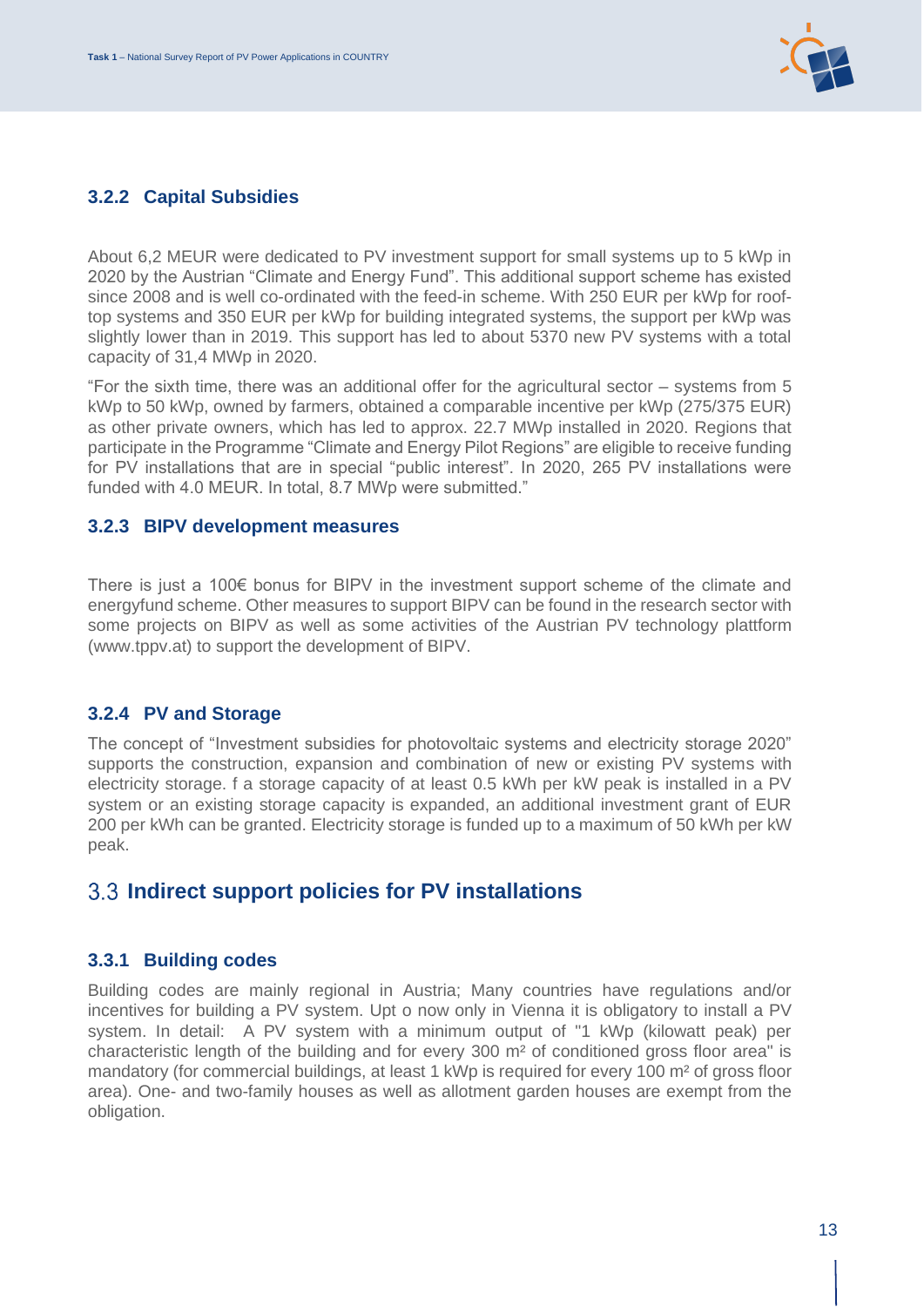

#### **3.3.2 Electric vehicles and Renewable Electricity**

The Austrian government supports electric vehicles and charging stations via the Austrian energy and climate fonds. In addition, heavy e-commercial vehicles, e-buses, e-fleets, especial vehicles and multimodal mobility nodes can be funded. The support ranges from 2000€ for plugged in hybrid vehicles and 5.000 for battery only driven cars up to more than 100.000€ for larger electric busses. Moreover, the costs of an e-car are pre-tax deductible. Up to  $\epsilon$ 40,000.00 gross acquisition costs there is a full input tax deduction, between € 40,000.00 and € 80,000.00 aliquot and above € 80,000.00 no input tax deduction. Electricity costs and costs for the electricity distribution points are also deductible. Currently (mid 2021) about 50.000 battery electric driven vehicles (BEV) are operated in Austria and about 12% of the new sales are BEV.

#### <span id="page-14-0"></span>**Self-consumption measures**

Collective self consumption was introduced in 2017 and mainly dedicated to PV on multifamily buildings. Up to the end of 2020 about of only 400 self collective projects were recorded in Austria; there are various effects why this model is not yet successful; smart meter installations and their data acquisition is mentioned frequently as well as the bureaucracy of the implementation. Moreover, it is frequently not seen as a sufficient financial benefit by the users.

| PV self-consumption          | 1              | Right to self-consume                                                                         | yes                                                                      |
|------------------------------|----------------|-----------------------------------------------------------------------------------------------|--------------------------------------------------------------------------|
|                              | $\overline{2}$ | Revenues from self-consumed PV                                                                | for<br>self<br>etc<br>taxes<br>no<br>consumed energy                     |
|                              | 3              | Charges to finance Transmission,<br>Distribution<br>grids &<br>Renewable<br>Levies            | no                                                                       |
| <b>Excess PV electricity</b> | $\overline{4}$ | from<br><b>PV</b><br><b>Revenues</b><br>excess<br>electricity injected into the grid          | typically 4-6 €Cent per kWh,<br>depending<br>on the offer of the utility |
|                              | 5              | Maximum<br>timeframe<br>for<br>compensation of fluxes                                         | n.a.                                                                     |
|                              | 6              | Geographical compensation (virtual<br>self-consumption or metering)                           | enter description here                                                   |
| Other characteristics        | $\overline{7}$ | Regulatory scheme duration                                                                    | not limited                                                              |
|                              | 8              | Third party ownership accepted                                                                | continuous                                                               |
|                              | 9              | codes<br>and/or<br>additional<br>Grid<br>taxes/fees impacting the revenues<br>of the prosumer | yes                                                                      |
|                              | 10             | Regulations on enablers of self-<br>consumption (storage, DSM)                                | not for self consumed energy                                             |

#### **Table 14: Summary of self-consumption regulations for small private PV systems in 2019**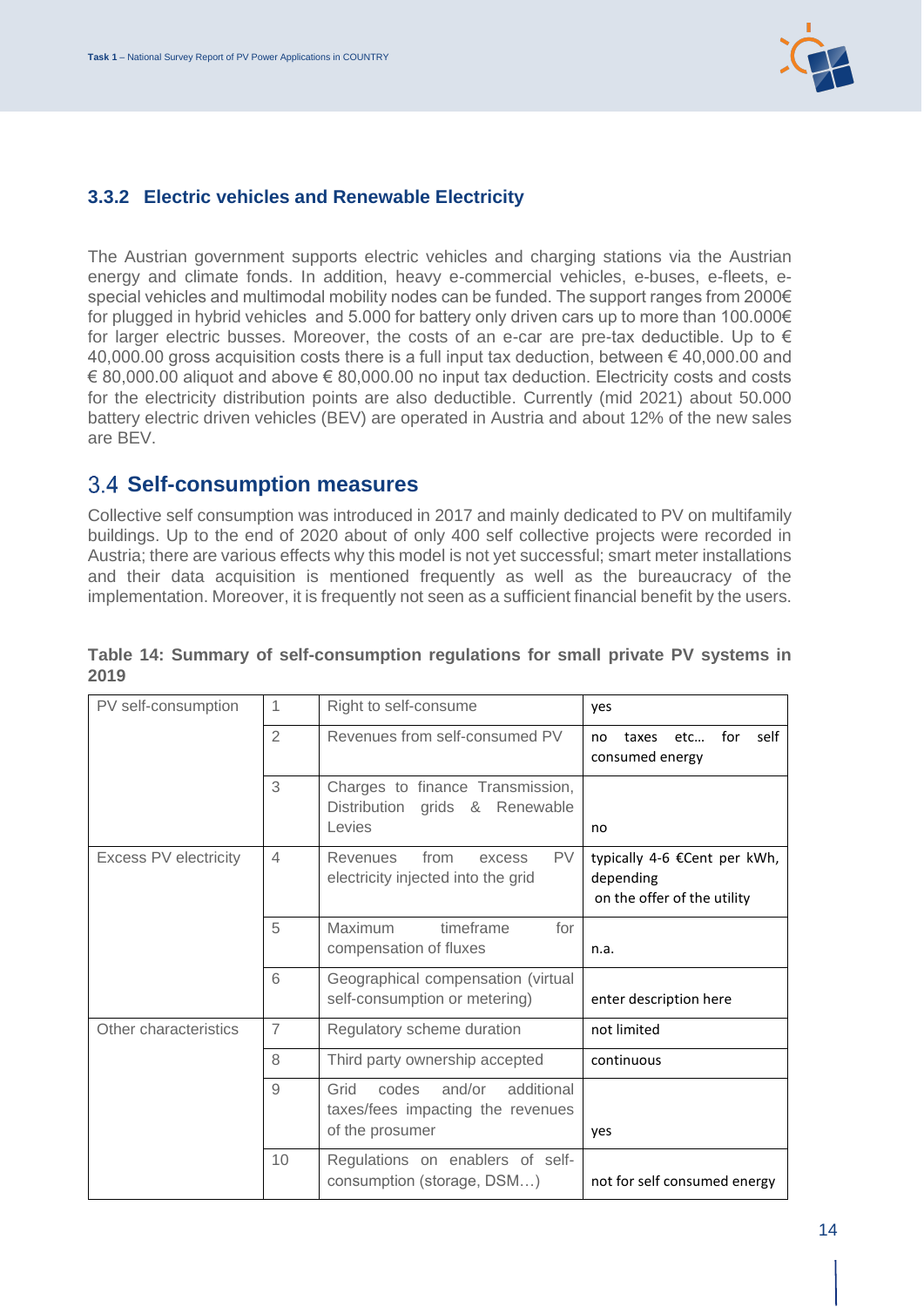

| 11 | PV system size limitations     | There exists a support scheme<br>for PV-Storage-systems: In<br>2020, one-time investment<br>funding was used to support<br>the construction of the PV<br>system and the construction<br>οf<br>an electricity<br>storage<br>facility. |
|----|--------------------------------|--------------------------------------------------------------------------------------------------------------------------------------------------------------------------------------------------------------------------------------|
| 12 | Electricity system limitations | no                                                                                                                                                                                                                                   |
| 13 | <b>Additional features</b>     | checked<br>each<br>project<br>individually,<br>depending<br>the<br>on<br>grid<br>structure                                                                                                                                           |

The measures for the feed in tariff are financied by the electricty bill of all consumers ("renewable energy support contribution"), all other support schemes are financed by the general budget of the regional and federal government.

## <span id="page-15-0"></span>**Curtailment policies**

Up to a network-effective rated output of a maximum of 30 kVA per network connection point of a network user in the low-voltage network, automatic disconnection points can be used

according to ÖVE guideline R 25. Details can be found at the guideline "Tor-Erzeuger", newly published by the Austrian regulatory office "E-control" in 2019.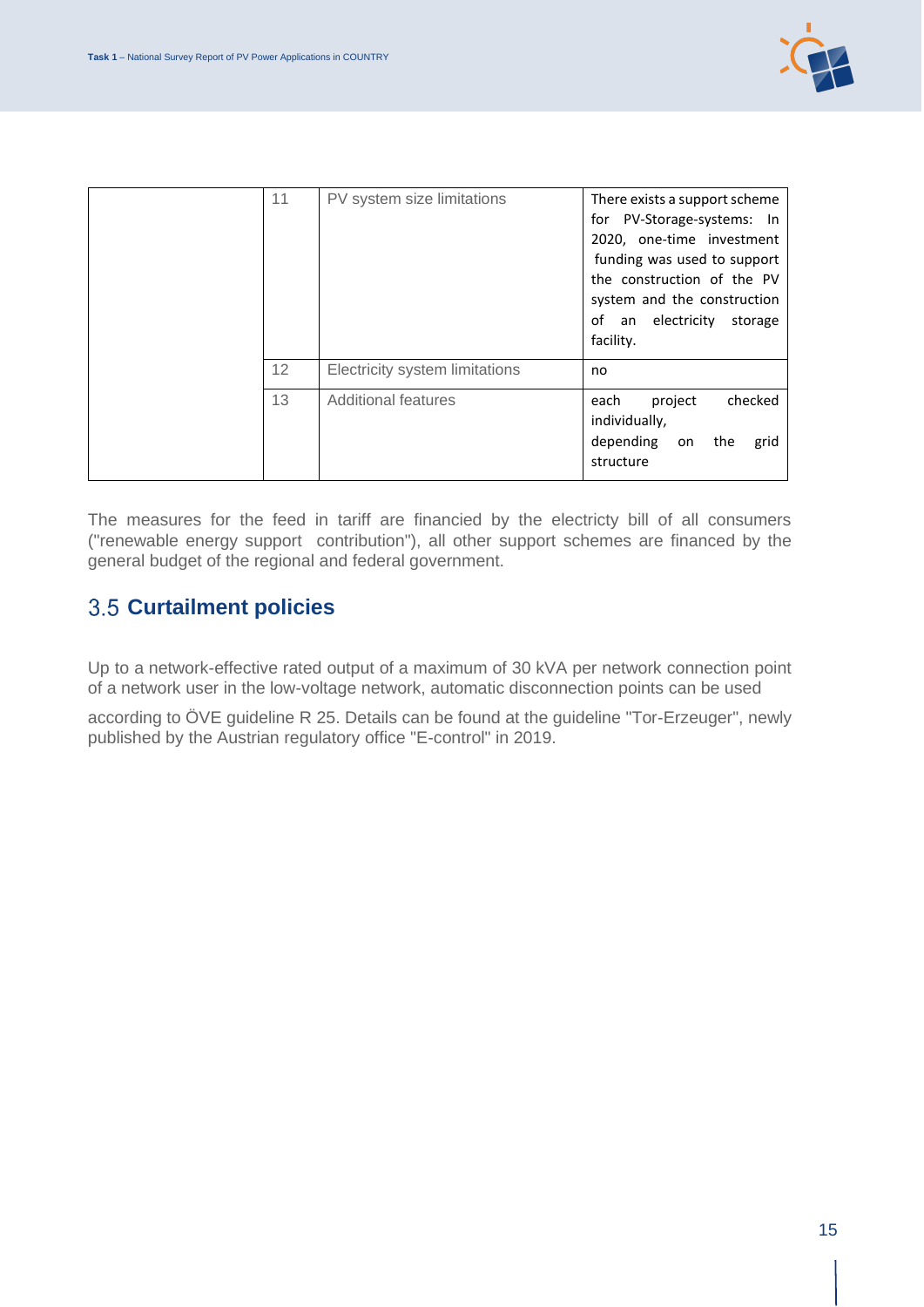

# <span id="page-16-0"></span>**4 INDUSTRY**

Module manufacturing is defined as the industry where the process of the production of PV modules (the encapsulation) is done. A company may also be involved in the production of ingots, wafers or the processing of cells, in addition to fabricating the modules with frames, junction boxes etc. The manufacturing of modules may only be counted to a country if the encapsulation takes place in that country.

. In Austria, in 2020 there was no production site for ingots, wafer and/or cells.

Compared to the previous year, the Austrian module producers saw in 2020 an increase in produced Module output by 6.3% to 134,350 MWpeak.

The inverter production grew from 3.499 to 3.657 MW.

# <span id="page-16-1"></span>**5 PV IN THE ECONOMY**

This chapter aims to provide information on the benefits of PV for the economy.

#### <span id="page-16-2"></span>**Labour places**

| Market category |                                | Number of full-time labour places [FTE] |
|-----------------|--------------------------------|-----------------------------------------|
| Upstream        | Research and development       |                                         |
|                 | (not including companies)      | 403                                     |
|                 | Manufacturing of products      |                                         |
|                 | throughout the PV value chain  |                                         |
|                 | from feedstock to systems,     |                                         |
|                 | including company R&D          | 920                                     |
|                 | Distributors of PV products    | n.a.                                    |
|                 | System and installation        |                                         |
| Downstream      | companies                      | 1432                                    |
|                 | Operation and maintenance      |                                         |
|                 | companies                      | n.a.                                    |
|                 | Electricity utility businesses |                                         |
|                 | and governement                | n.a.                                    |

**Table15: Estimated PV-related full-time labour places in 2020 in Austria**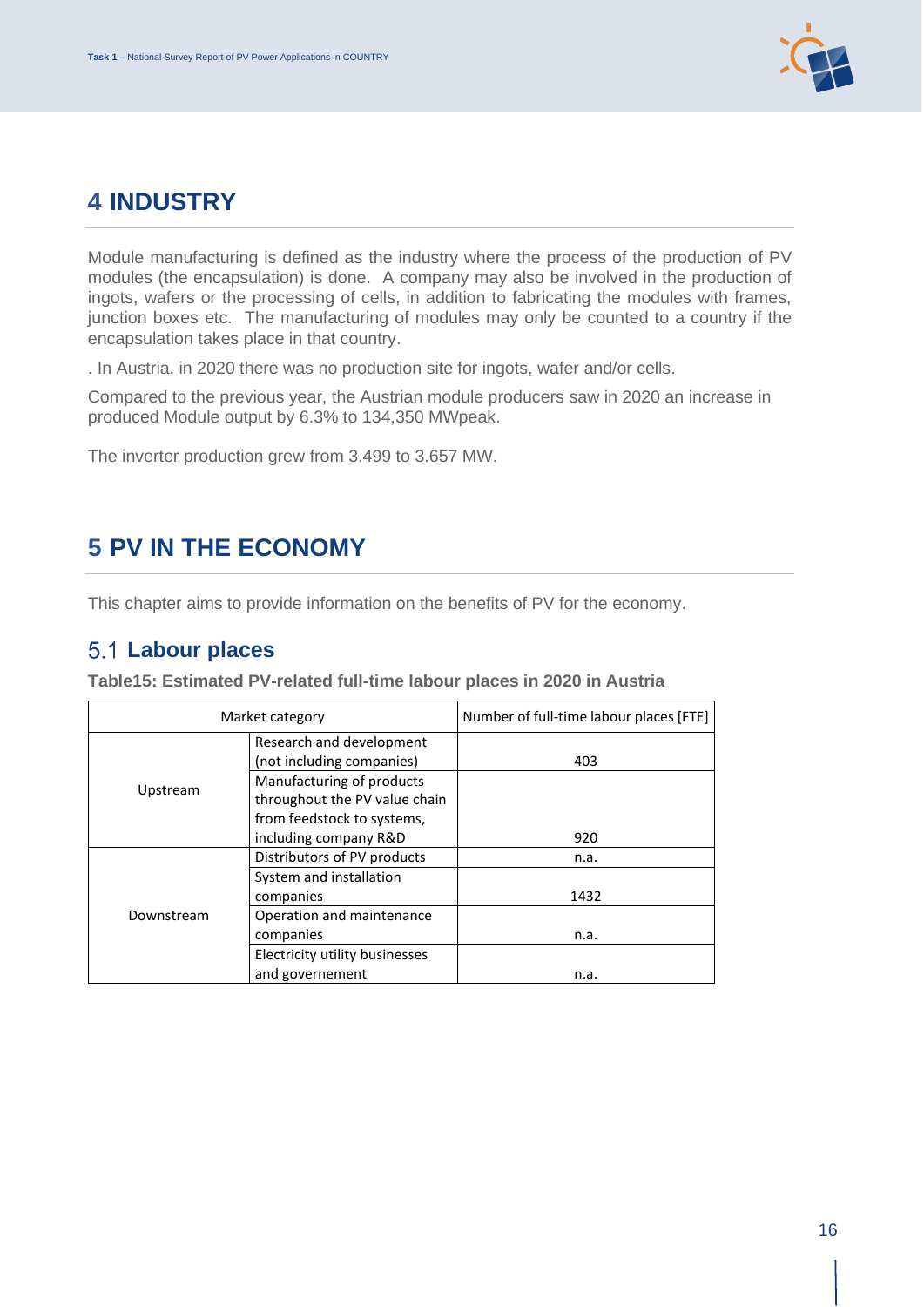

#### <span id="page-17-0"></span>**Business value**

The data from the national survey shows that 14.7% of the modules installed are domestically origin and 50.8% of the deployed Inverters in 2020 were also produced domestically, but among them it is highly probable that inverters and modules produced abroad also come from Austrian dealers were resold to local planners and installers. Based on this data, the national added value from the installation of complete PV systems in Austria is EUR 259.6 million, which corresponds to 50.6% of sales.

In 2020, Austrian module producers produced PV modules with a Total output of 134,350 kWpeak. Of this, a total of 76,450 kWpeak was exported and 50,006 kWpeak resold in Austria. related sales in 2020 is EUR 45.5 million.

#### <span id="page-17-1"></span>**Labour places**

The number of jobs was determined in the course of the annual data collection. Included is the determination of the number of jobs of Austrian PV planners and installer as extremely complex, since in many companies there is no clear demarcation of the different areas of the company. Based on the survey of 30 Austrian system planners and installers, 43.7% of the 2020 in Austria newly installed power, the average jobs per installed MWpeak and based on the newly installed PV power in 2020 extrapolated. Only system planners and installers were taken into account who in the year 2020 have installed PV systems with a capacity of at least 200 kWp (n=12). The The previous year's figure of 5.0 jobs per installed MWpeak fell to 4.2 this year Jobs per installed MWpeak. This is due to the recent market growth years quite realistic, especially in view of the sharp decline in recent years Number of workstations per installed MWpeak. In general, however, it should be noted that these numbers need to be interpreted with caution and will continue to do so for one more meaningful comparison should be observed over several years. Based on this key figure and the installed capacity of 340.3 MWpeak in 2020 1,432 jobs, which means an increase of about 16.7% compared to the previous year. This means that PV planners and installers account for 52.0% of all jobs in the PV industry responsible. With 748 jobs (27.2%), the manufacturers of inverters and PV auxiliary components in second place. The number of employees in this area should be significantly higher, however, since many producers do not sell their products exclusively produce for the PV division and therefore no or no reliable figures regarding the employees in the PV area could deliver. Finally, another 403 jobs in the research and development (14.6%). With 172 jobs, the Number of jobs at Austrian module producers in 2020 will increase significantly 27.41% (2019: 135 jobs). The total amount in 2020 can therefore be 2,755 jobs are estimated. This corresponds to an increase of 0.2% in comparison to 2019.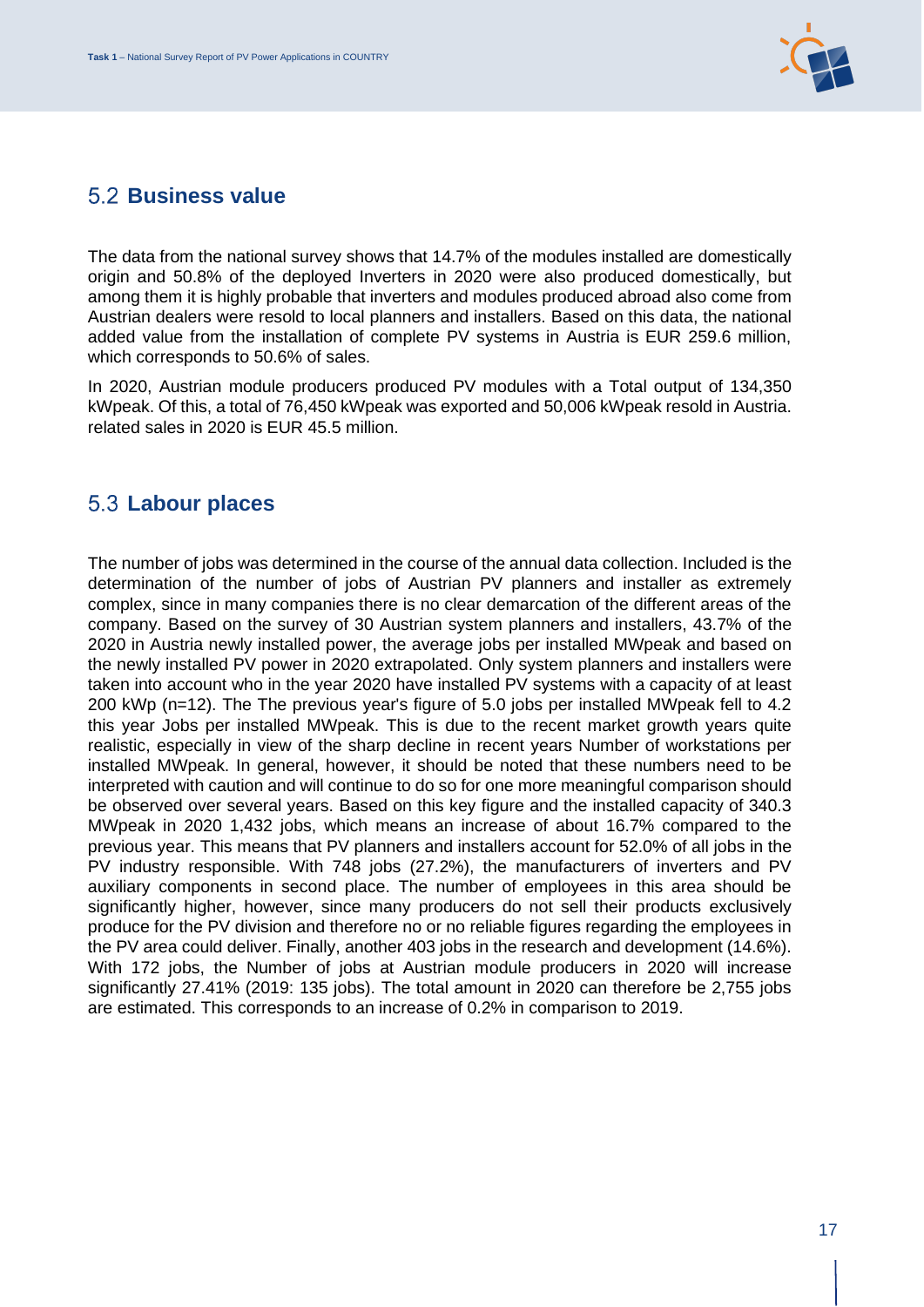

# <span id="page-18-0"></span>**6 INTEREST FROM ELECTRICITY STAKEHOLDERS**

## <span id="page-18-1"></span>**Structure of the electricity system**

Austria has one Transmission system operator (Austrian power grid) and more than 120 Distribution network operators. The balancing energy market in Austria is mainly determined by pumped storage power plants and gas-fired power plants. There are currently 16 natural gas power plants in Austria and 3,4 GW power made by pump hydro storages powerplants. Energie-Control Austria for the regulation of the electricity and natural gas industry - or E-Control for short - is the regulatory authority in Austria responsible for the electricity and gas industry. The TSO and the larger DSO's are mainly owned by the federal od regional governments. Many smaller are private companies owned by industry or private persons. Unbundling is by law foreseen, however, several interdependencies between network operator and their former joint energy provider and generator-company still exist; this situation is strictly controlled by the regulatory authority in order not to influence the market competition.

#### <span id="page-18-2"></span>**Interest from electricity utility businesses**

There are a lot of activities by utilities in the PV sector. Many of them have founded own daughter companies for their renewable energy projects and services. From planning and installing of private and commercial PV systems up to citizens participation in PV powerplant projects. Many larger utilities own and operate larger PV power plants, the currently largest PV power plant (14 MW, ground mounted) is jointly operated by the largest electricity utility and the large federal oil and gas company. Many others, slightly smaller are already in operation or in the planning phase. (e.g. a 50 MW system in the east of the country) For energy communities some utilities are already very active, one larger utility has recently founded a new company exclusively dealing with services for the foundation and operation of energy communities. Others are active in the planning and service process as well, some are in an infant stadium, since the law for energy communities was just introduced (July 2021). A few non utility companies offer peer to peer electricity trading. Amongst them the "E-Friends" who are a community that shares regionally generated green electricity with one another. E-Friends are either electricity producers (for example because they operate a PV system on their roof) or electricity consumers. A specific E-Friends technology is in the meter boxes of your houses and apartments. Ourpower (ourpower.coop) is a platform which brings together private energy producers and consumers who have to choose out of an energy portfolio of different renewable technologies. After entering the postcode and the expected annual consumption, they make an offer of 40% solar, 30% wind, 20% small hydropower and 10% biomass power (if available) from the power plants closest to the postcode on the OurPower marketplace. Up to mid 2021, 450 private participants are active on the ourpower market place.